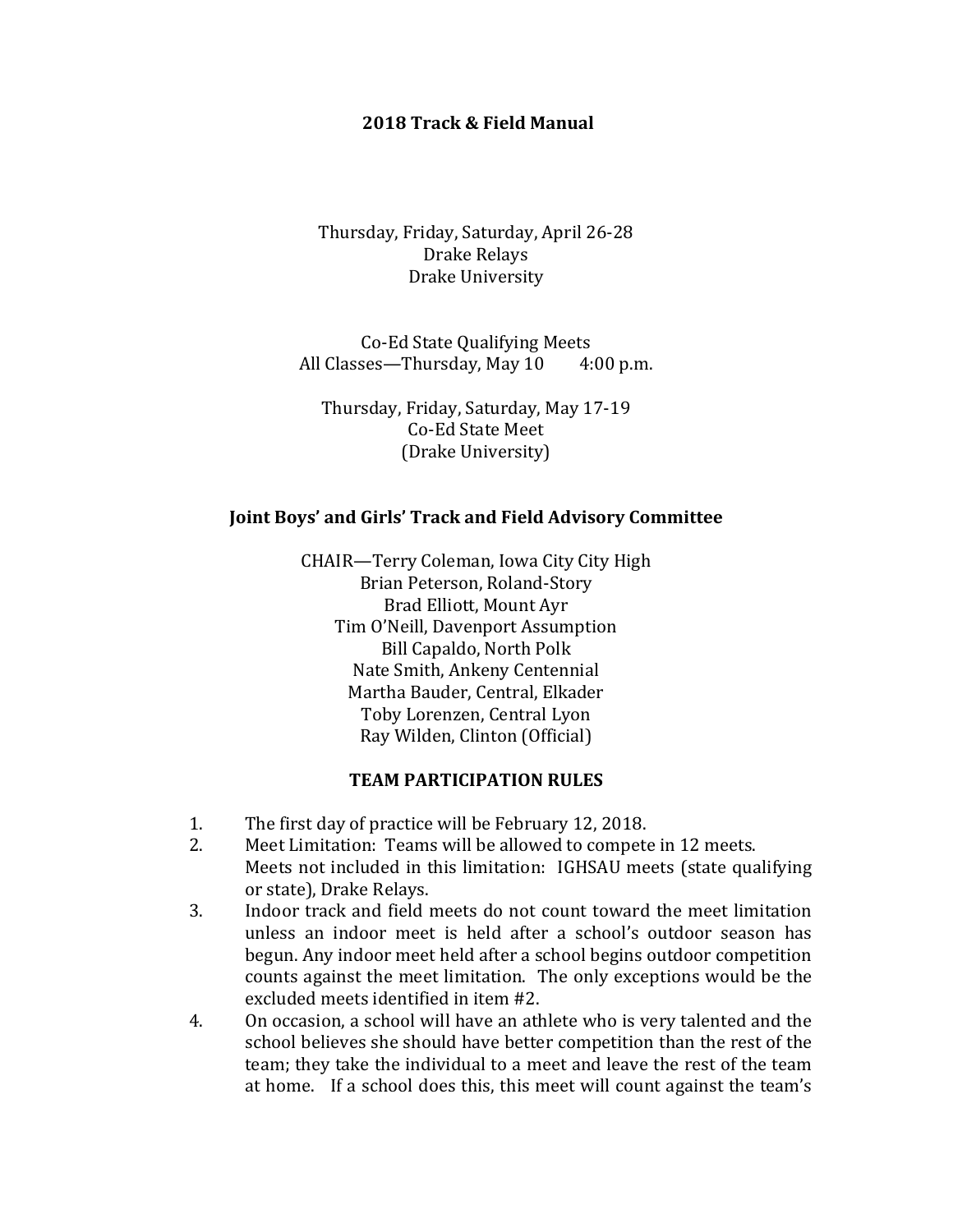meet limitation if the outdoor season has begun. This does not include the Drake Relays.

- 5. A two-day meet shall be considered a one-day meet insofar as the limitation rule is concerned.
- 6. If you sign a contract to participate in a tack meet, you cannot break that contract to attend a different meet. The IGHSAU rules require you to honor your first contract.

# **INDIVIDUAL PARTICIPATION RULES**

- 1. Individuals will be allowed to compete in 12 meets. Meets not included in this limitation: IGHSAU meets (state qualifying or state) and the Drake Relays. Indoor track and field meets do not count toward the meet limitation unless an indoor meet is held after the outdoor season has begun. Any indoor meet held after a school begins outdoor competition counts against the meet limitation. The only exceptions would be the excluded meets identified in item #2.
- 2. A competitor may compete in only one meet per day, excluding the **Drake Relays.** The only exception would be if you a varsity/junior varsity meet or a sophomore/varsity meet held on the same day at the same site. An individual can participate in both meets as long as she does not violate the one-day individual event participation rule. In this instance, the competitor will be charged with only one meet.
- 3. Individual Event Limitation: Each contestant is limited to **four** events.
- 4. Preliminary events count as an event.
- 5. If there are no preliminaries, individuals entered will be charged with an event unless she scratches prior to reporting to the clerk of course or event judge.
- 6. The Board of Directors of the IGHSAU has adopted the National Federation rule with regard to a participant competing in too many events. Rule 4, Section 2, Article 2 requires the forfeiture of all individual points, team points, and places earned by a competitor exceeding the participation limit. The forfeiture applies to both individual and relay points and places.
- 7. **Concussion:** National Federation rules and the Code of Iowa require that a competitor displaying the signs or symptoms of a concussion shall be immediately removed from the meet and not allowed to return until cleared in writing by an appropriate health-care professional. The written clearance must be given to the starter prior to being allowed back in competition. The starter must submit a copy of written approval to the IGHSAU office following the meet.
- 8. **Personal conduct:** Disqualification will be invoked for unsportsmanlike conduct. The referee has sole authority in this area however any official may request the referee to take such action.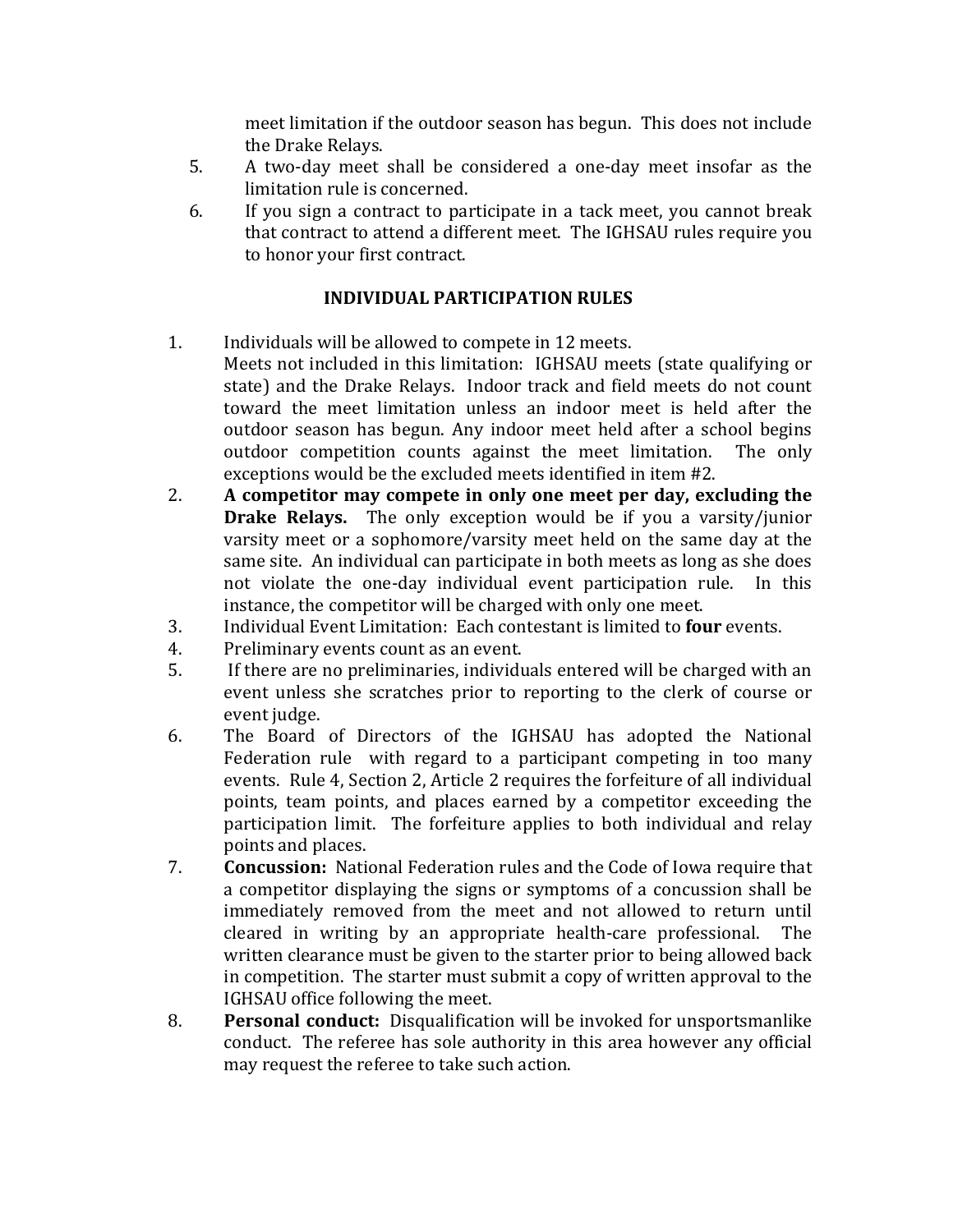### **MANDATORY REPORTING OF PERFORMANCES**

Based on a recommendation of the Joint Track and Field Advisory Committee and action of the Board of Directors, head varsity track and field coaches are mandated to enter track and field performance at the quick stats website, www.quikstatsiowa.com. Performances need to be entered by noon on each Tuesday with the  $1^{st}$  date being on April 10, 2018. The penalty for failure to enter performances on time is:

**First Offense—**A letter/e-mail to the head coach from the IGHSAU giving 3 days to comply with the mandate.

**Second Offense—**A letter/e-mail to the Athletic Director with a copy to the principal and superintendent from the IGHSAU giving 3 days to comply with the mandate. 

**Third Offense—**The IGHSAU member school's expense allowance will be withheld by the IGHSAU in the sport in which the third offense occurred.

# **TRACK CLASSIFICATIONS**

The 48 largest track schools are 4A, next 64 largest 3A, next 96 largest 2A, and the balance 1A. In the co-educational sport of track and field, member schools that are placed in different classes due to cooperative agreement decisions made by other member schools shall remain in the same class. The member school will be placed in the lower of the two split classifications. Member schools placed in different classes, based on the member school's decision to have different cooperative programs for each gender of cooperative programs with different schools, will remain in different classifications and be assigned to state qualifying events as classified. Member schools will not be allowed the choice to participate in a higher classification. In order for classifications to be determined in a timely manner, no new cooperative program will be accepted, nor will any existing cooperative program be allowed to dissolve after 5:00 pm on Friday March 16, 2018 for track and field. 

#### **STATE QUALIFYING MEET – ALL CLASSES COACHES' INFORMATION**

- 1. All state qualifying meets will be co-educational meets.
- 2. The 2018 qualifying meets will be held for all classes on Thursday, May 10, 2018. The rain date for all qualifying meets will be the following day excluding Sunday. All qualifying meets will start at  $4$  p.m. with field events. Running events will begin at  $4:30$  p.m. There will be a  $45$  minute break between the boys' 4 X 800 Meter Relay and the girls' shuttle hurdle relay and a 15 minute break between the boys' 800 meter run and the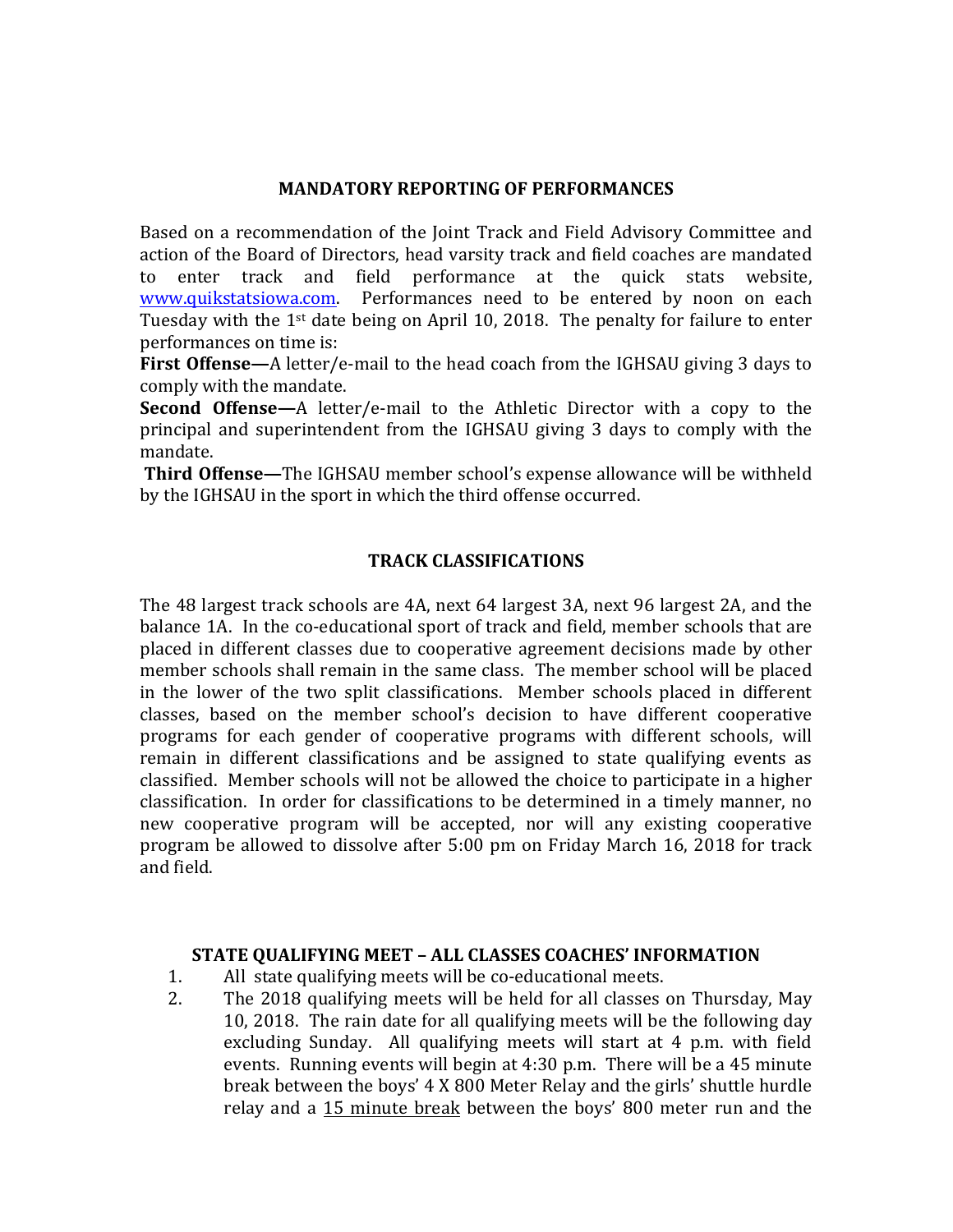girls' 200 meter dash for class 4A, 3A. There will be no 15 minute break for Class 2A and Class 1A. If the rain date is used, meet manager determines starting time.

- **3.** The Board of Directors of the IGHSAU has determined that races at **the State Qualifying meets will run to the common finish. Races will not be reversed to gain a wind advantage even if fully automatic timing is available for the reversed race.**
- 4. **Qualifying Meet Assignment:** Your school will be assigned to a qualifying meet based on geographic location. This assignment cannot be changed.
- 5. Only two contestants may compete in an individual event from a member school. One relay from each school may compete.
- 6. **Scoring: eight places will score at the qualifying meet.** Qualifying meet scoring shall be 10, 8, 6, 5, 4, 3, 2, 1 for relay events and individual events.
- 7. **Awards:** Medals for first eight places in all events. Oualifying meet team champions will be awarded a qualifying champion banner.
- 8. Order of events for all qualifying meets is listed for your convenience.

# **ADMISSION**

Admission is  $$6.00$  for K-12 students and adults. There will be no charge for a child who is not yet in school.

All field events will begin at  $4:00$  p.m. All running events are finals (no running prelims). Running events will begin at 4:30 p.m.

# **All Filed Events**

High Jump  $(G/B)$ Discus  $(B/G)$ Shot  $(G/B/WC)$ Long  $\text{lump}$   $\text{(B/G)}$ 

# **Running Events**

800m Sprint Medley Relay 3000/3200 Meter Run 4x800 Meter Relay **45-Minute Break** Shuttle Hurdle Relay 100 Meter Dash 100 Meter Wheelchair 1600 Distance Medley Relay 400 Meter Dash 400 Meter Wheelchair 4x200 Meter Relay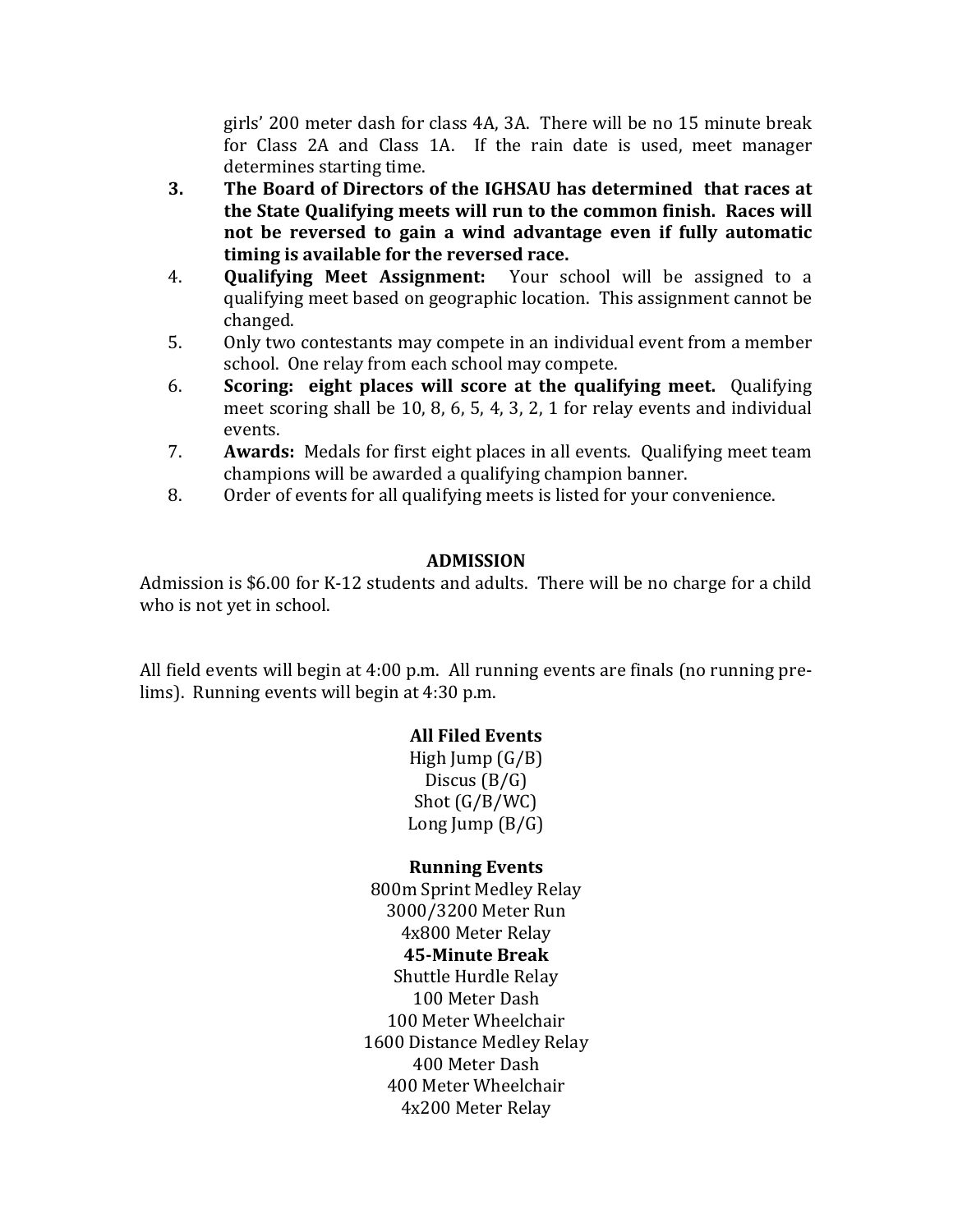# 100/110 Meter Hurdles 800 Meter **Mandatory 15-minute break (Class 4A & 3A Only)** 200 Meter Dash 200 Meter Wheelchair (B) 400 Meter Hurdles 1500/1600 Meter Run 4x100 Meter Relay 4x400 Meter Relay

### **FINISH LINE**

**The host school is required to videotape the finish line.** Viewing shall be accessible to the starters/referees and meet officials only. No finish string shall be used. 

#### **STATE QUALIFYING MEET INFORMATION**

- 1. Information will be mailed to your school. A **Qualifying Meet Manual will be posted** on the website. Qualifying meet entries will be submitted online. Information for submitting qualifying meet entries will be emailed to member schools on Monday, April 23, 2018. The deadline for Qualifying Meet entries and declarations will be 10:00 a.m. Wednesday, May 9, **2018.** All scratches or substitutions must be sent by email to the **Qualifying Meet host no later than 10:00 a.m. on the day of the meet, Thursday, May 10, 2018. No substitutions will be allowed after that time.** Scratches after that time will count as an event. Emergency situations will be considered and can only be approved by the IGHSAU. All times and efforts will be performances in established meets and should be recorded in metric times or converted metric times for the running events and standard measurements for the field events. All entries shall be submitted as FAT times. All state qualifying meet seed times need to be **verified through QuickStats. Any time discrepancies (faster or slower than what is posted on QuickStats) will result in "No Time" seed time.** No split times are allowed for individual event seed times.
- 2. Upon receipt of the entries, all entries will be ranked from first to last in each event according to performances. Heats and sections as well as lane assignments will be drawn from this information. The IGHSAU will oversee the ranking of the entries and placement of athletes into heat sections, lanes and flights. State Qualifying meet managers will reseed an event if pre-meet scratches or substitutions occur. Substitute entries will have a "No Time" seed time.

a.) Field events will be in flights. Throwing order will be as stated in the Track and Field Rules Book. For the long jump and throwing events, each competitor will attempt one trial at a time through the flight order, similar to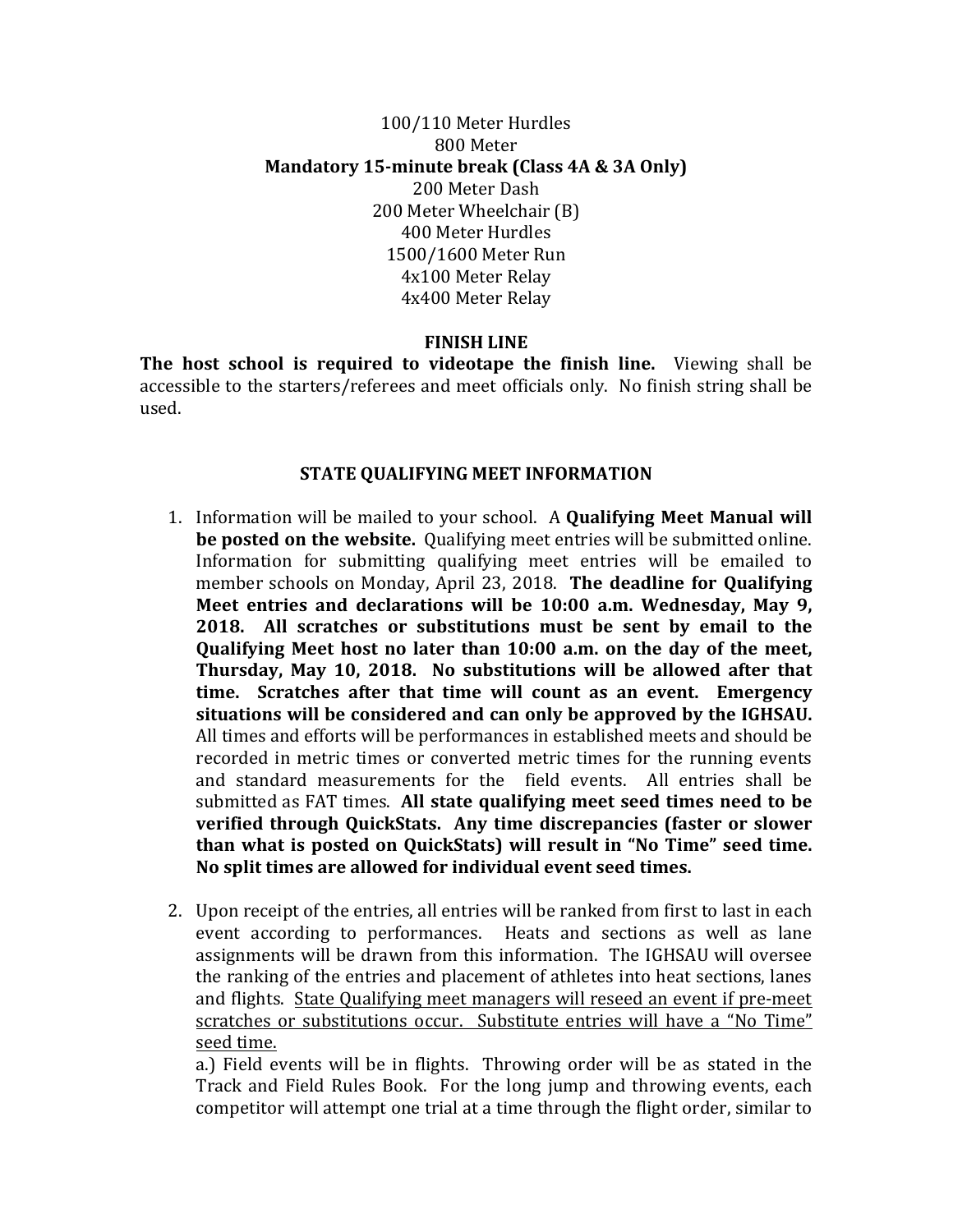the format used at the state track and field meet. If a competitor needs to be excused to participate in another event during either the preliminary or final round, please reference Rule 6, Section 2, Article 5 (Throws) and Rule 7, Section 2, Article 2 (Long Jump).

b.) **Girls**: The Starting height in the high jump is 4'6" for all classes. The bar is raised two inches each time to five feet, and then one inch at a time. All measurements shall be to the lesser inch.

c.) In events run in sections against time, the last section will contain the best performers, the prior sections the next best contestants, etc.

d.) Since all events are finals, sections will be filled by entry performances. The final section of each event will have the best entry performances.

e.) The highest ranked contestant will be placed in the lane in the center of the track. Lanes will be filled by alternating either side of the number-one ranked athlete. This will be  $(4-5-3-6-2-7-1-8)$  or  $(3-4-2-5-6-1)$  according to the number of individuals or teams in the heat and the lanes available.

- 3. Relay personnel may be changed after the meet has begun. Substitutes must come from the names on the original relay entry.
- 4. Each school will be given copies of the heat and lane assignments.

# 5. **Track Complimentary Admissions:**

1) Any superintendent, principal, or athletic director, and one accompanied guest who present their current IHSAA/IGHSAU identification card will be admitted free. It shall be understood that no members of the families of an administrator or coach shall be admitted free unless they qualify in one of the other categories.

2) Any bona fide member of the press, radio, and television media attending in the official capacity of reporter or photographer. (This does not include representative of school paper or year book.)

3) One team bus driver.

# **UNIFORM**

Each competitor's uniform shall consist of:

- A. Shoes
- B. Track top and track bottom or one-piece uniform school-approved.

1. Bottoms may vary in length and style but must be the same color for all team members.

2. Loose-fitting, boxer-type shorts are permitted and closed leg brief/short shorts are acceptable for girls.

3. The top and bottom or one-piece uniform may have the school identification, and the top may have the competitor's name.

4. The top shall not be knotted or have a knot-like protrusion.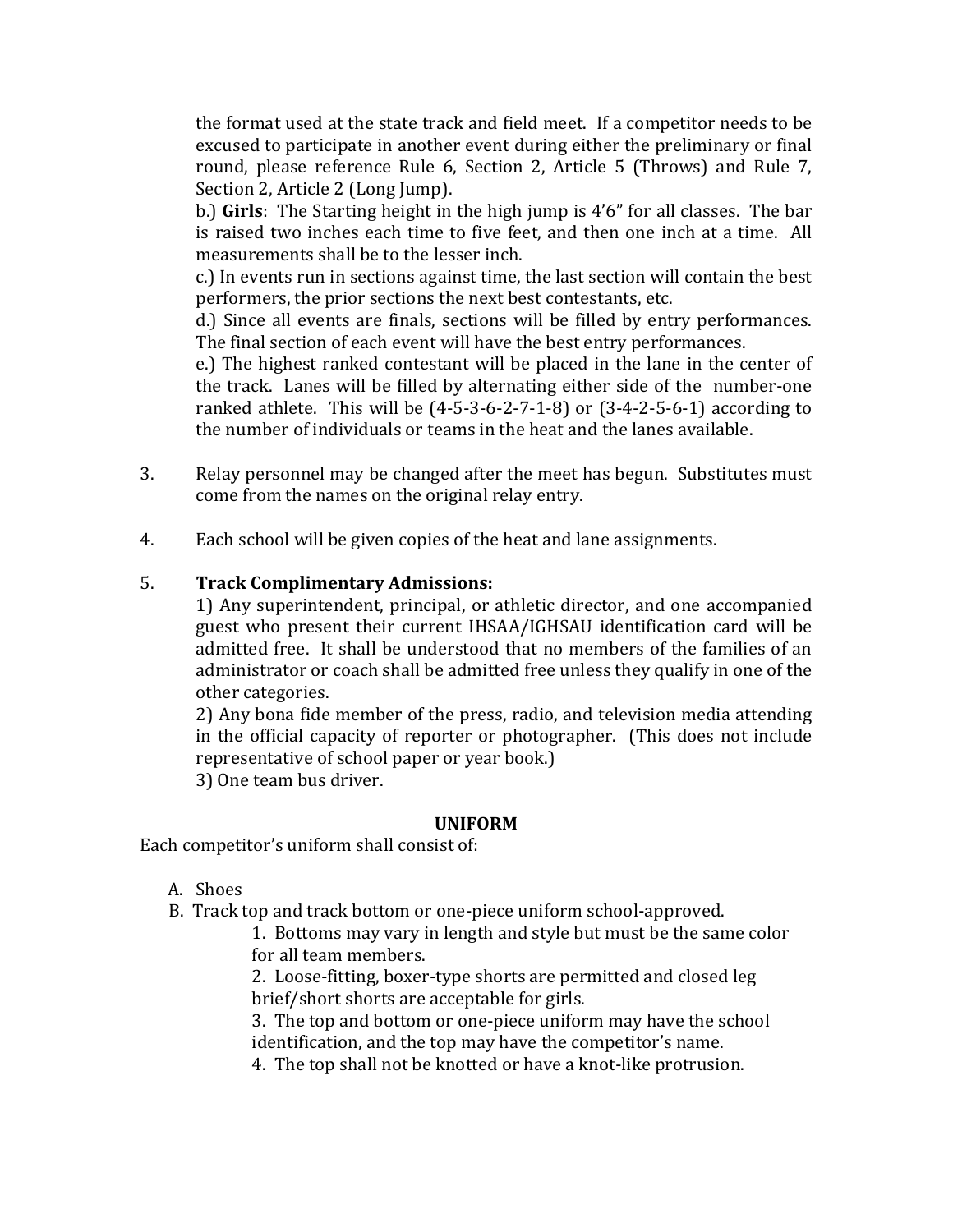5. A single manufacturer's  $logo$ /trademark, no more than 2  $\frac{1}{4}$  square inches with no dimension more than  $2\frac{1}{4}$  inches, is permitted on the top and bottom or on one-piece uniforms.

6. The American flag, not exceeding  $2x3$  inches, is permitted. 7. Any visible undergarments worn under the top and other visible apparel worn under the bottom must be unadorned and of a single solid color, but not necessarily the same length nor color. Visible items worn under both the top and bottom do not have to be the same color. 

The waistband of a competitor's bottoms shall be worn above the hips. Bare midriff tops are not acceptable. The uniform top must at least touch the bottom or be tucked in when the competitor is standing upright with hands at their sides.

A shoe is a covering for the foot. Shoes shall be worn on both feet and shall have an upper and definitely recognizable sole and heel. The (shoe) upper must be designed so that it can be fastened securely to the foot. The use of slippers or socks does not meet the requirements of the rule.

The competitor shall wear the complete track uniform and display his/her assigned unaltered contestant number, when numbers are used.

In relay races each team member shall wear the same color and design of school uniform (top and bottom). Any visible undergarments worn under the top and other visible apparel worn under the bottom must be unadorned and of single solid color, but not necessarily the same length nor same color. A combination of body suits and traditional uniforms is allowed. All tops must be the same color and all bottoms must be the same color.

Single, solid-colored headbands and wristbands are allowed. Such items must be unadorned, meaning they may only display one manufacture's logo or school name or logo. Such logo must be no more than  $2 \frac{1}{4}$  square inches, with no dimension greater than  $2\frac{1}{4}$  inches.

Removing any part of the team uniform, excluding shoes, while in the area of competition, as defined by the Games Committee, shall lead to a warning and if repeated, to disqualification from the event. If the incident recurs, the athlete will be disqualified from further competition in the meet.

Wearing a wristwatch is legal for boys and girls. **Bobby pins and plastic barrettes/clips are legal for girls.** 

**(All articles)** For an illegal uniform the rules are as follows: First offense you are given a warning and the next offense is disqualification from the event.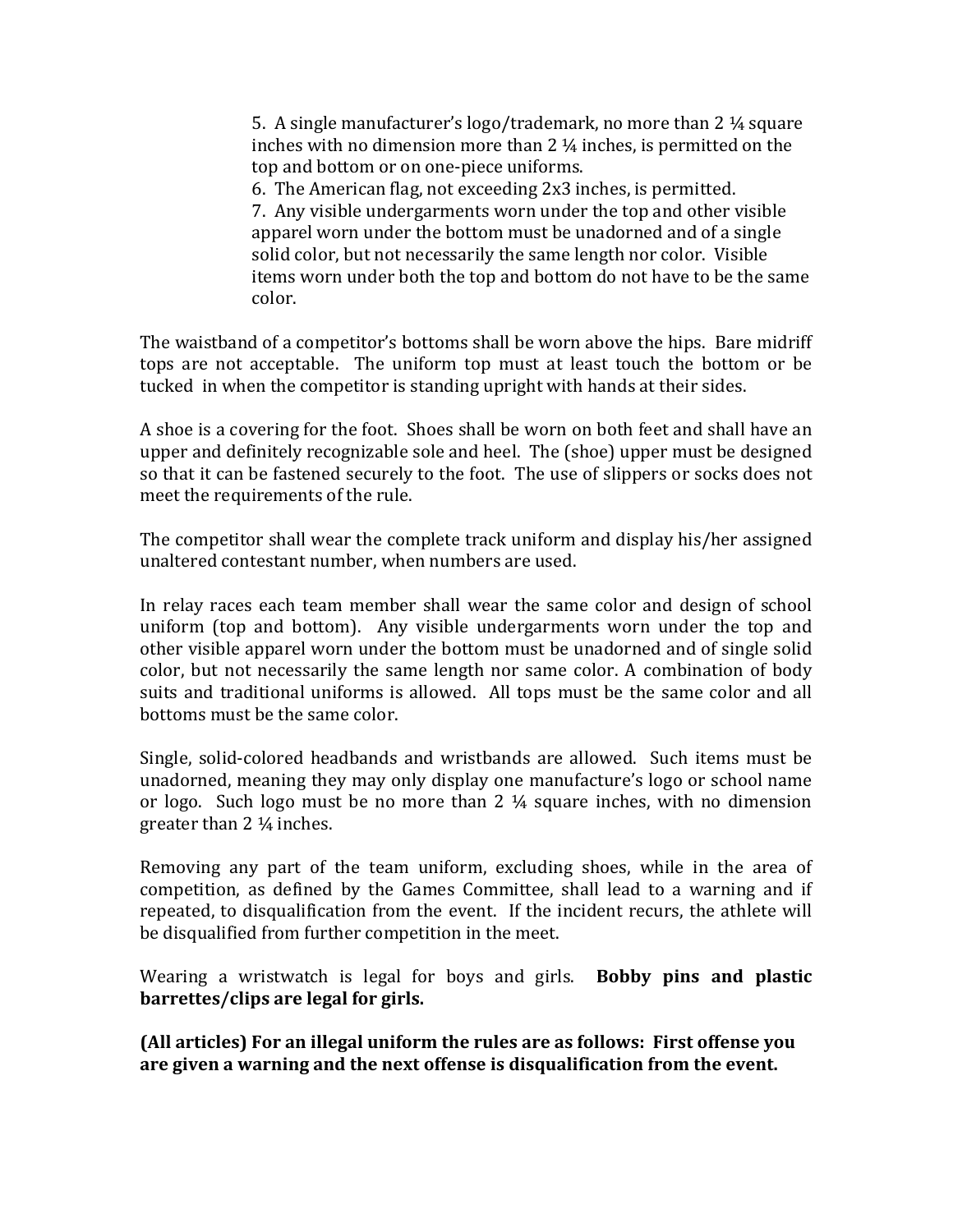#### **RELAY CARDS**

In relay events, no more than six individuals may be listed on the relay entry form, but only those who actually participate will be charged with an event. Any substitutions must come from those names on the relay entry form (Rule 5-9-2 Page 38). Any team who qualifies for the State Meet shall be limited to the same six runners whose names are listed on the State Qualifying relay form. The actual runners must come from those six names but can run in any order.

#### **STATE MEET OUALIFIERS**

In class  $4A$ , top two place winners in each event, plus the next twelve  $(12)$  best performances statewide from qualifying meet place winners will advance to the state meet. Class  $3A$  and  $2A$ , the top two place winners in each event, plus the nest eight (8) performances statewide from qualifying meet place winners will advance to the state meet. In Class 1A, the top place winner in each event, plus the next fourteen(14) best performances statewide from qualifying meet place winners will advance to the state meet. If there are ties, the highest qualifying meet place winner will be the qualifier. If the tie still remains, the school name, as printed in the IHSAA Directory, will be used as the tie breaker. The last school name alphabetically will become the qualifier. There will be no more than 24 qualifiers in any event.

#### **WHEELCHAIR EVENTS**

In both boys and girls competition the events shall be 100 Meters, 200 Meters, 400 Meters, and the Shot Put.

#### **FIELD EVENTS PRELIMINARIES AND FINAL**

Competitors shall provide own implement. All field event implements shall be weighed and marked. They shall remain with meet management until the event is completed. All implements become community property. **Shot and discus shall** use the 34.92 degree throwing sector.

The Meet Manager shall decide the order of the field events for preliminaries. In the finals, competition shall be in reverse order of qualifying performance from preliminaries. If flights are used, proper warm-up shall be allowed prior to the start of next flight. Successive attempts shall be allowed (see Rule 6-2-6 (throws) and 7-2-6 (jumps)).

### All field events, except the high jump, require every good throw or jump to be measured. If a tie should result in any final placing, refer to the competitor's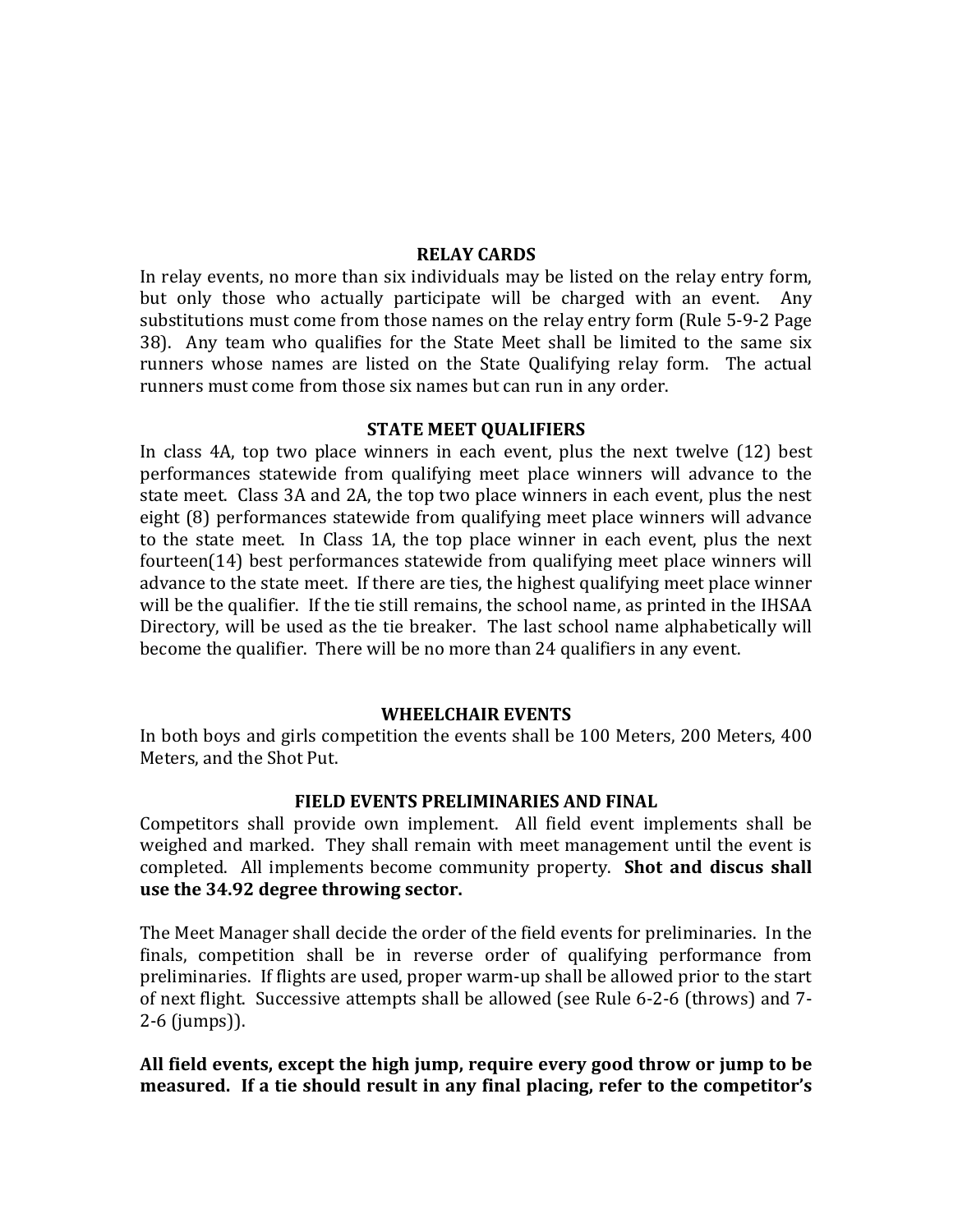# **second best attempt.** It may be necessary to refer to the competitor's third best attempt to break a tie.

Every competitor in the shot put, long jump, and discus are to be given three trials, which will serve as preliminary competition; and the best performances in each event will be placed in final competition through the use of three additional trials. Each competitor's best throw or jump, whether it be in the preliminaries or finals, shall be the one used to determine the competitor's final placing.

Starting heights may be adjusted by Meet Manager in cases of inclement weather/poor jumping conditions.

### **NUMBER OF OUALIFIERS FOR THE FINALS** The number of qualifiers to the finals in all field events shall be eight (8).

\*\* All timing should be to the hundredths of a second.

# **FINAL SECTIONS**

All races shall be run in sections. The number of sections to run will depend on the number of entries.

The competitors having the slowest times are placed in the first section, and the competitors having the fastest times are placed in the last section.

# **TRACK MARKINGS AND LANE STAGGERS**

# WATERFALL OR DOUBLE-WATERFALL MAY BE USED AT THE STATE **QUALIFYING MEET IN THE 1500 METER/3000 METER RUNS—DETERMINED BY MEET MANAGER.**

All events that run around the track are to be run with the appropriate staggers.

The 800 Meter Run and 4x800 Meter Relay may use a one-curve stagger or waterfall start. 

The running event which requires a one-turn stagger: 200 Meter Dash—Must be run around a curve.

The running events requiring a two-turn stagger:

400 Meter Dash—Must be run in lanes all the way. 4x100 Meter Relay—All four runners in assigned lanes. 400 Meter Hurdles—Must be run in lanes all the way.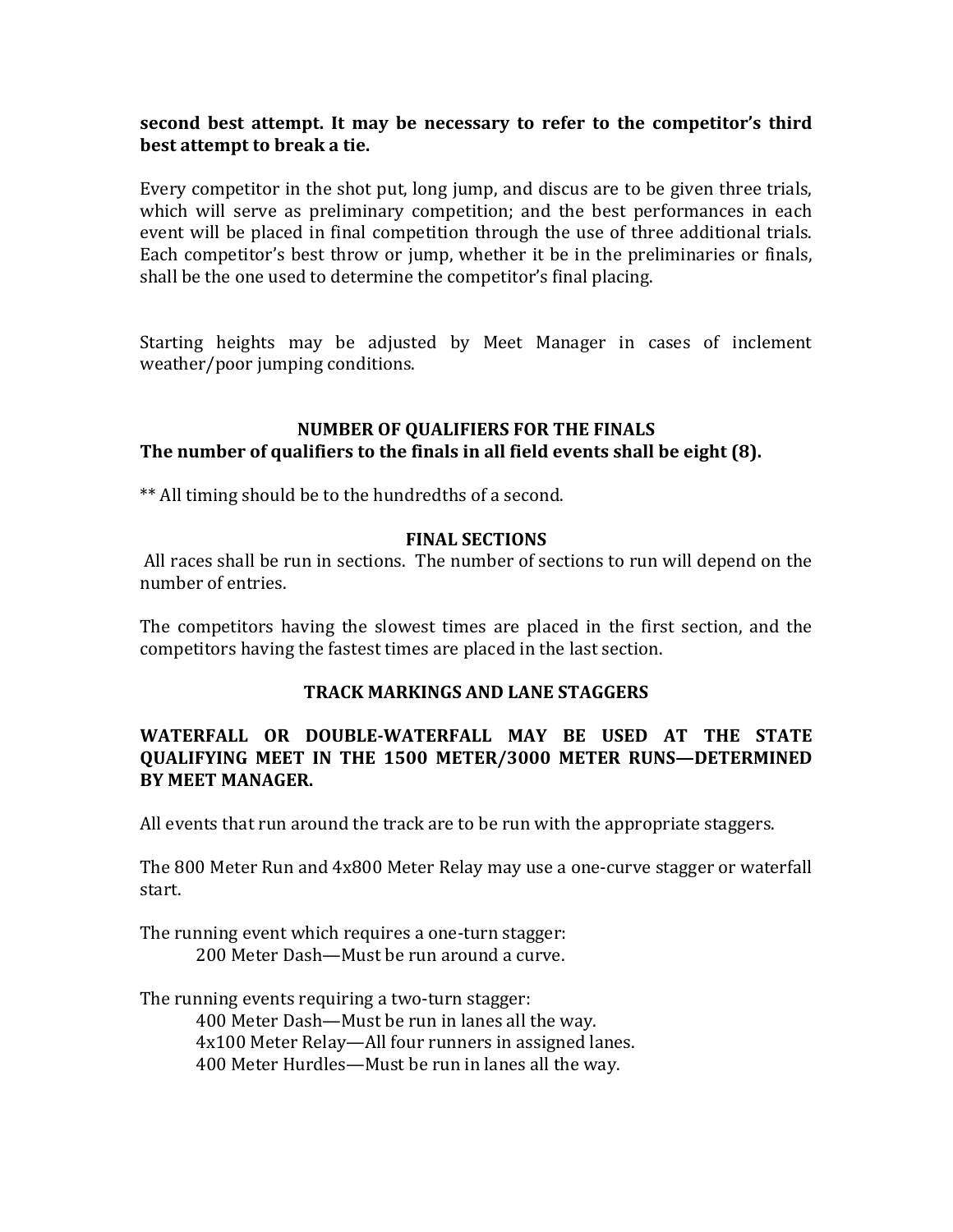## **REQUIREMENT: USE 3 CURVE STAGGER IN SPRINT MEDLEY, DISTANCE MEDLEY, AND 4X400 METER RELAYS IF THE TRACK IS PROPERLY MARKED. IF NOT MARKED, A TWO-CURVE STAGGER SHALL BE USED.**

The four-turn stagger is used in the following:

4x200 Meter Relay—All four runners in assigned lanes.

#### **INTERNATIONAL EXCHANGE ZONE**

An International Zone may be used in relay races where the incoming runner is running legs of 200 meters or less. Competitors electing to use this option must be positioned entirely within the limits of the international exchange zones. The outgoing runners for each team may take their positions on the track and commence running not more than 10 meters outside the exchange zone, but the baton must be passed while it is in the 20 meters exchange zone. A distinctive mark shall be made on the track to denote this extended running limit.

## **DISQUALIFICATION OF RELAY TEAMS AND INDIVIDUALS FOR COMPETING IN TOO MANY EVENTS**

An athlete may compete in a total of four events. If an athlete competes in excess, all individual points, team points, and places earned by that competitor in the meet shall be forfeited and the competitor disqualified from further competition in that meet. If the competitor participated in a relay event, the relay(s) points and places earned by the team shall be forfeited.

#### **STATE MEET INFORMATION**

The 2018 State Track and Field Meet will be a coeducational event held in cooperation with the Iowa High School Athletic Association. The meet will be held at Drake Stadium in Des Moines. The meet will be held May 17, 18 and 19. Classes 1A & 4A will compete in the morning. Classes 2A & 3A will compete in the afternoon. There are still pending details regarding the administration and organization of the meet. Specific details will be made available when the determinations have been made.

### **COACHES CONDUCT**

There will be no coaching boxes at the State Qualifying Meet. Once the meet has begun, coaches shall not be in the infield area.

### **SPECTATOR CONDUCT**

All spectators at state-sponsored meets shall wear shoes.

With the understanding that a track and field meet is held as a part of the educational institution, the Board of Directors of the Iowa Girls' High School Athletic Union has adopted the following policies. It is the expectation that the host site enforces these rules regarding unacceptable behaviors.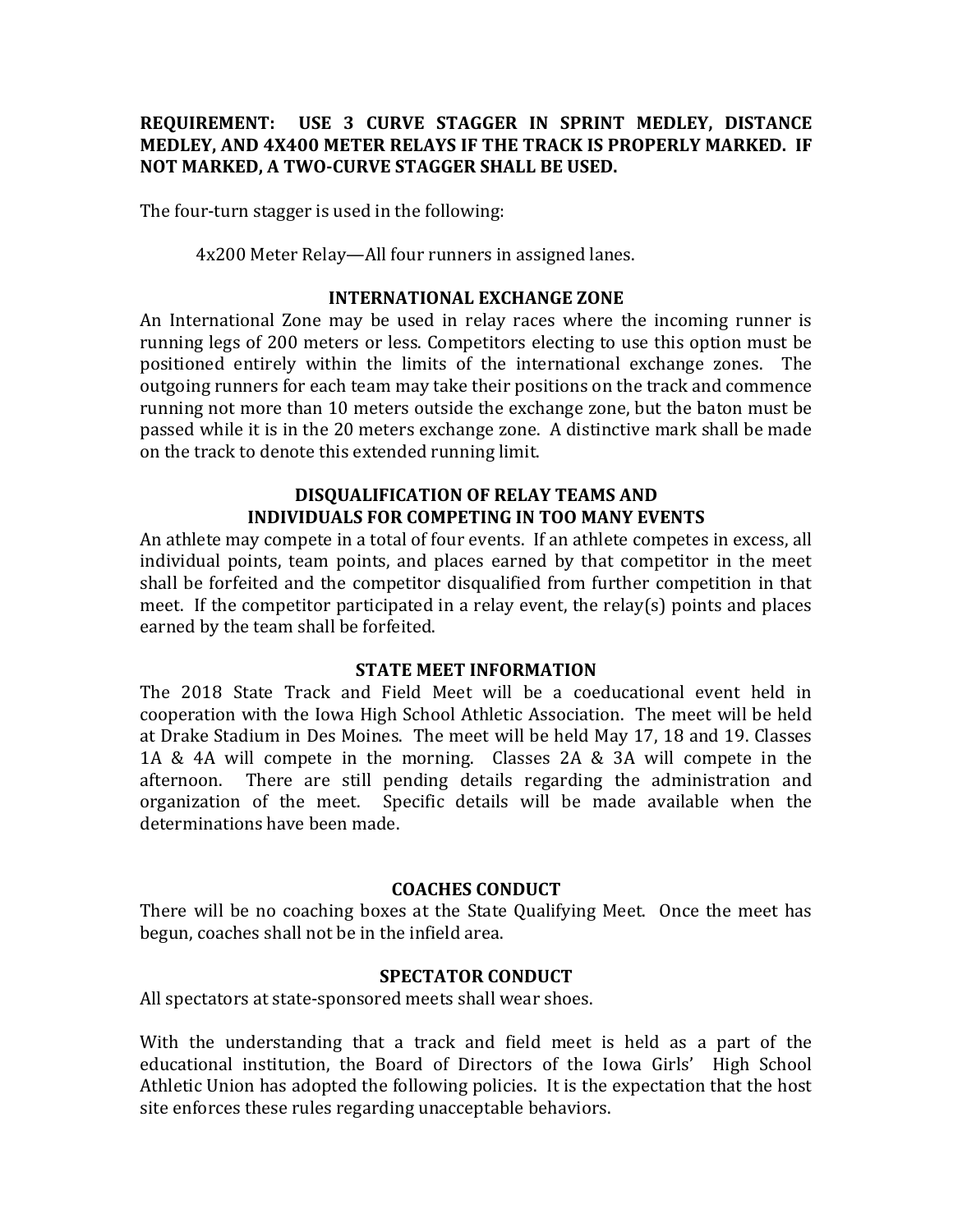Disrespectful conduct, including profanity, obscene gestures or comments, offensive remarks of a sexual nature, or other actions that demean individuals or the event. Penalty-EJECTION

**Throwing articles onto the contest area. Penalty—EJECTION** 

**Entering the contest area in protest or celebration. Penalty—EJECTION** 

**Physical confrontation involving contest officials, coaches/directors, contestants, or spectators. Penalty—EJECTION**

**Spectator interference with the event. Penalty—EJECTION** 

**Jumping up and down on the bleachers. Penalty—WARNING/EJECTION** 

Use of artificial noisemakers, signs, or banners. Penalty-**WARNING/EJECTION**

### Chants or cheers directed at the opponent. Penalty—WARNING/EJECTION

When the meet starter/referee arrives on-site  $(30-60)$  minutes prior to starting time), the starter shall locate the administrator (event manager) in charge for the event. If no administrator is available, the HOST COACH shall be deemed in charge. If a problem arises during the meet, the official shall notify the event manager of the problem and inform the event manager of the remedy needed (could include asking the direct supervision of the area, warning issued by the event manager, or ejection from the area).

Host management is responsible for all spectators, regardless which school the spectator is supporting. Any necessary communication or action taken shall come from the event manager in charge.

#### **ALCOHOL AND TOBACCO POLICY**

No alcohol or tobacco is to be sold or consumed on the grounds of any state tournament venue leased or provided to the Athletic Union for the purpose of conducting a state championship. Section 123.46 of the Iowa Code states: A person shall not possess or consume alcoholic liquors, wine, or beer on public school property or while attending a public or private, school-related function. A person shall not be intoxicated or simulate intoxication in a public place. A person violating this subsection is guilty of simple misdemeanor.

#### **PETS/ANIMALS PROHIBITED**

No pets are permitted at events sanctioned by the IGHSAU or IHSAA. Any person with a pet will be asked to leave. This policy shall comply with the provisions of Iowa Code 216c in that such a person with a disability or person training an assisted